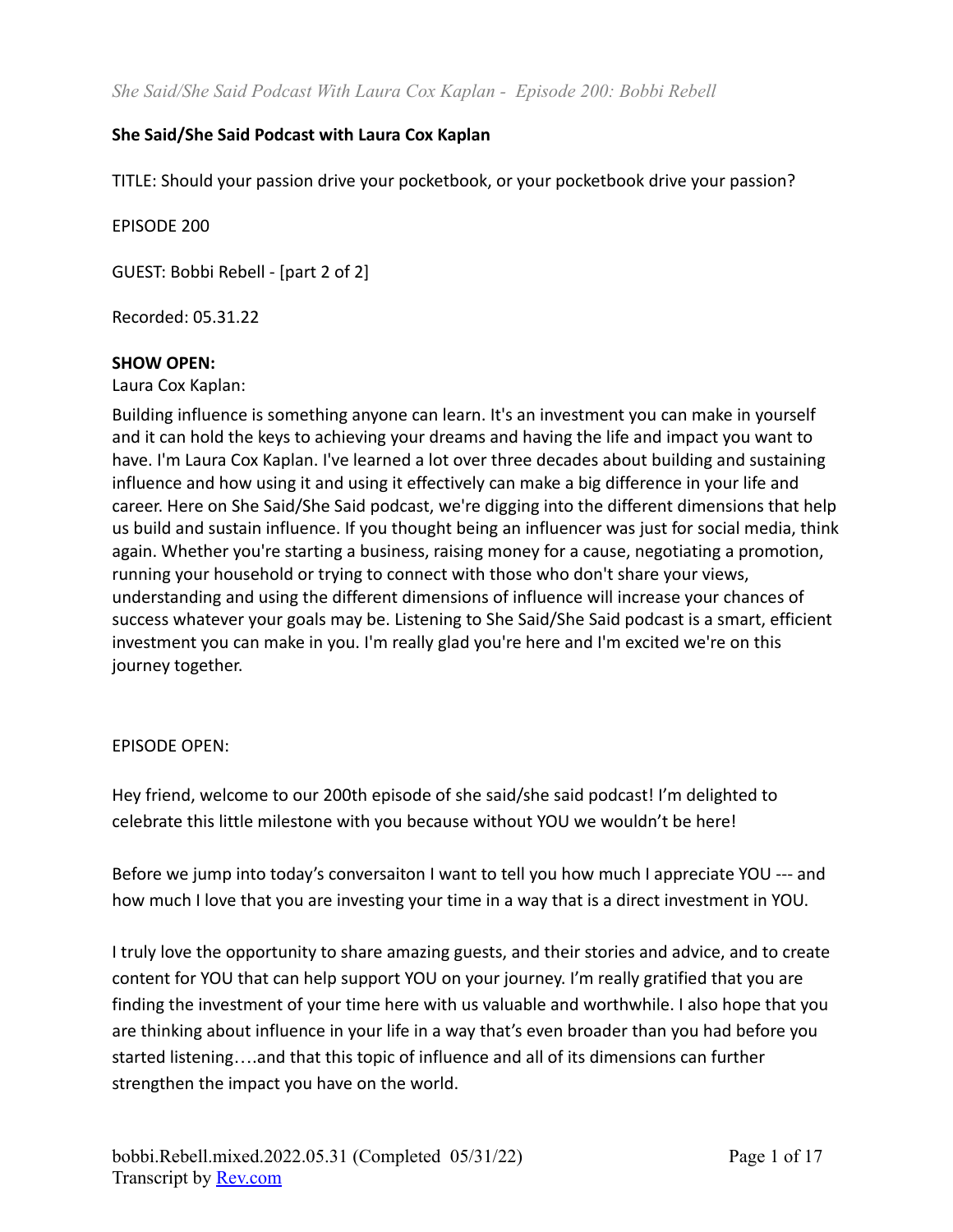We've built something really special together. And I'm truly grateful to you.

Going forward, my aim is to continue to share content that I hope will be inspirational, insightful, and always positive to give your week a little boost… but with a healthy dose of practicality… in the form of tools and tactics for tackling really common challenges in your life and career.

In a few weeks, i'll be taking a short break for part of the summer to recharge and reflect on these past 200 episodes, and I could really use your help. Send me your feedback on what you've liked and what you'd like to hear more about. It really helps to hear from you, so if you haven't had a chance, please be sure to reach out. I'd really love to hear from you.

But for today, Episode 200 is part two of my two part conversation with financial planner, author and business journalist Bobbi Rebell. If you missed part one of the conversation in episode 199, be sure to go back and listen because this conversation is especially important as you think about the financial considerations associated with a potential career or life pivot. We talk about career pivots …taking a break…. Reinventing ourselves… getting back into the workforce after a break …. Switching careers altogether ….

What we don't always talk about as honestly or as candidly related to this topic is: Money. And how it can and often does drive our choices. Sometimes out of necessity, sometimes out of fear, sometimes out of habit. For whatever reason, it's important to be really aware of how it impacts your choices and this conversation with Bobbi sheds some important light on a number of dimensions related to this topic. In particular, we talk about Bobbi's latest book "Launching Financial Grownups: Live Your Richest Life By Helping Your (Almost) Adult Kids Become Everyday Money Smart" and how the choices we make to help our kids to become financially independent can often have a direct impact on our own financial futures.

Before we dive into part two of our conversation with Bobbi, here's a quick run down of four themes that jumped out at me from today's conversation -- these are topics I think you'll find particularly interesting and helpful:

- 1. Bobbi's advice for not confusing your passion and your income source-- they might be the same thing, but then again, they might not be. She makes a really important distinction … that I think is helpful as we think about this idea of pursuing our passion.
- 2. Bobbi's biggest financial mistake -- The reason I found this so interested is because it doesn't just relate specifically to making good financial decisions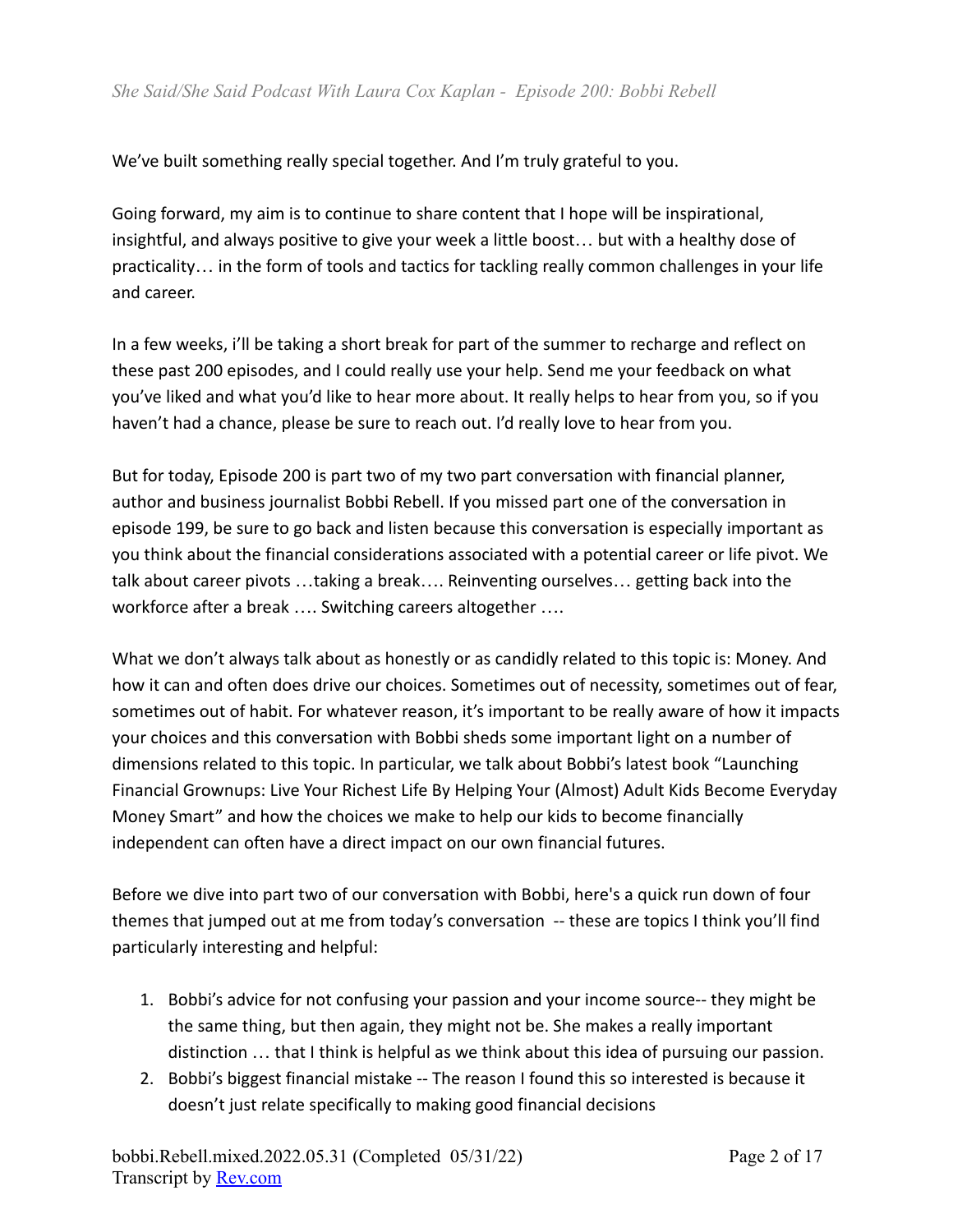- 3. Bobbi's advice for what you should know BEFORE you get married or combine your life with someone. It can be uncomfortable -- even icky -- to talk about money when you have love on the brain. Love has a way of making everything seem rose-colored … until it isn't. Not to be the bearer of bad news, but as Bobbi points out -- it is super important to get on the same page financially….and to make sure your values -- as well as your hearts -- are aligned.
- 4. We also talk about the relationship between confidence and personal finance and how our money situation can impact how we feel about ourselves

Remember, if you go to the show notes for this episode -- episode 200 -- you'll find links to Bobbi's books, to the interviews and books we discuss in the conversatio (including some great ones to add to your summer reading list). I also include a link to bobbi's podcast, to her website GrownUp gear where you'll get 15% off by using code: Grownup. You'll also find a full transcript of this episode. The best place to find the full show notes with all of these links is on my website at she said/she said podcast .com. I've noticed that sometimes the show notes don't present correctly on some of the podcast platforms. So -- go to my website she said/she said podcast .com …. Click on the episode and you'll find the notes and transcripts just below the photo of the guest. You'll also find a link where you can contact me and share your thoughts about the conversation or anything else that's on your mind.

I love hearing from you! So please send me a note.

But for now, here is episode 200 -- part 2 of my conversation wth Bobbi Rebell.

#### **CONVERSATION**

#### Laura Cox Kaplan:

Yeah. So there's advice from Kevin O'Leary, which of course most folks know from Shark Tank Fame on CNBC, but he shares an interesting piece of advice as it relates to following his passion. He had a real passion for photography, apparently, which was such a surprise to me as I was reading that. And he got quite interesting advice, I think, from his father or from a mentor.

Now I can't remember who actually gave the advice, but regardless, maybe talk about how you sort of, or what you saw of people as it relates to this idea of passion, right? We talk a lot about go for your passion, go for what you're passionate about, as we're advising kids and launching them into the future. All of these commencement addresses had something... Most of them had something to do with, just follow your passion, follow your heart. Let's talk about why that might not be the best advice.

#### Bobbi Rebell: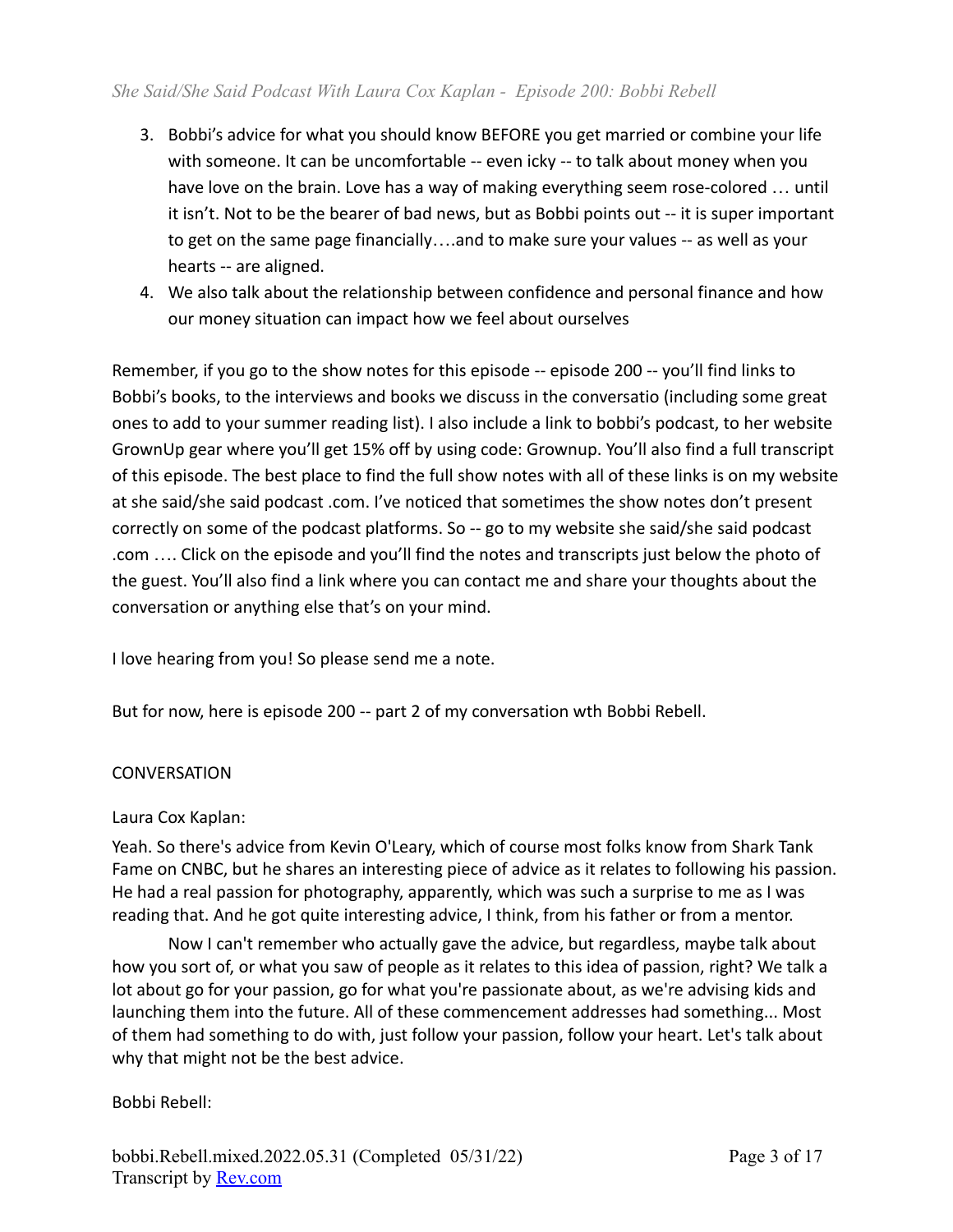Well, first of all, I think you could follow your passion. That doesn't have to be your income.

Laura Cox Kaplan:

Right.

Bobbi Rebell:

And I'm going to do another book recommendation so you can put this in your show notes. I'm sorry to give you homework, Laura.

Laura Cox Kaplan:

That's okay.

Bobbi Rebell:

But the book by Terri Trespicio called Unfollow Your Passion, I think is brilliant.

Laura Cox Kaplan:

Okay.

# Bobbi Rebell:

And Terri had trouble figuring out what her passion was so you know what she did? She just got a job. She got a job. And from just having a job, instead of sitting home being like, "What is my passion? How can I monetize my passion?" She learned so many skills that are relevant to life and just being a successful employee, obviously pre-COVID. But she learned how to just make sure you were on time every day, dress appropriate for that job. Interact with coworkers, interact with clients, interact with potential customers and so on.

And all these basic work life skills that are important for everybody to learn. And she was busy. And while she was engaged and just living life, instead of sitting home overthinking it, she figured out her passion, right? So I think that's important to do versus just overthinking everything. I also think it's important to separate your passion from what you want to do for a living. For two reasons. The classic reasons people talk about is you might not earn enough at your passion, at least, not initially. So that is valid.

The second reason is, sometimes it can ruin your passion. It's like the person that loves to cook that becomes a chef, and then he doesn't want to cook for fun anymore because it becomes work, and it kind of ruins it. So your passion, yes, you should follow your passion, but not necessarily as your career. Maybe, and you shouldn't have a career that you don't like. You don't want to go in and be miserable in the office every day, but I don't usually... What I've learned. I don't think that's what makes you miserable at work. I think what makes you miserable at work more than anything is if you don't like the people around you.

Laura Cox Kaplan: Right, right.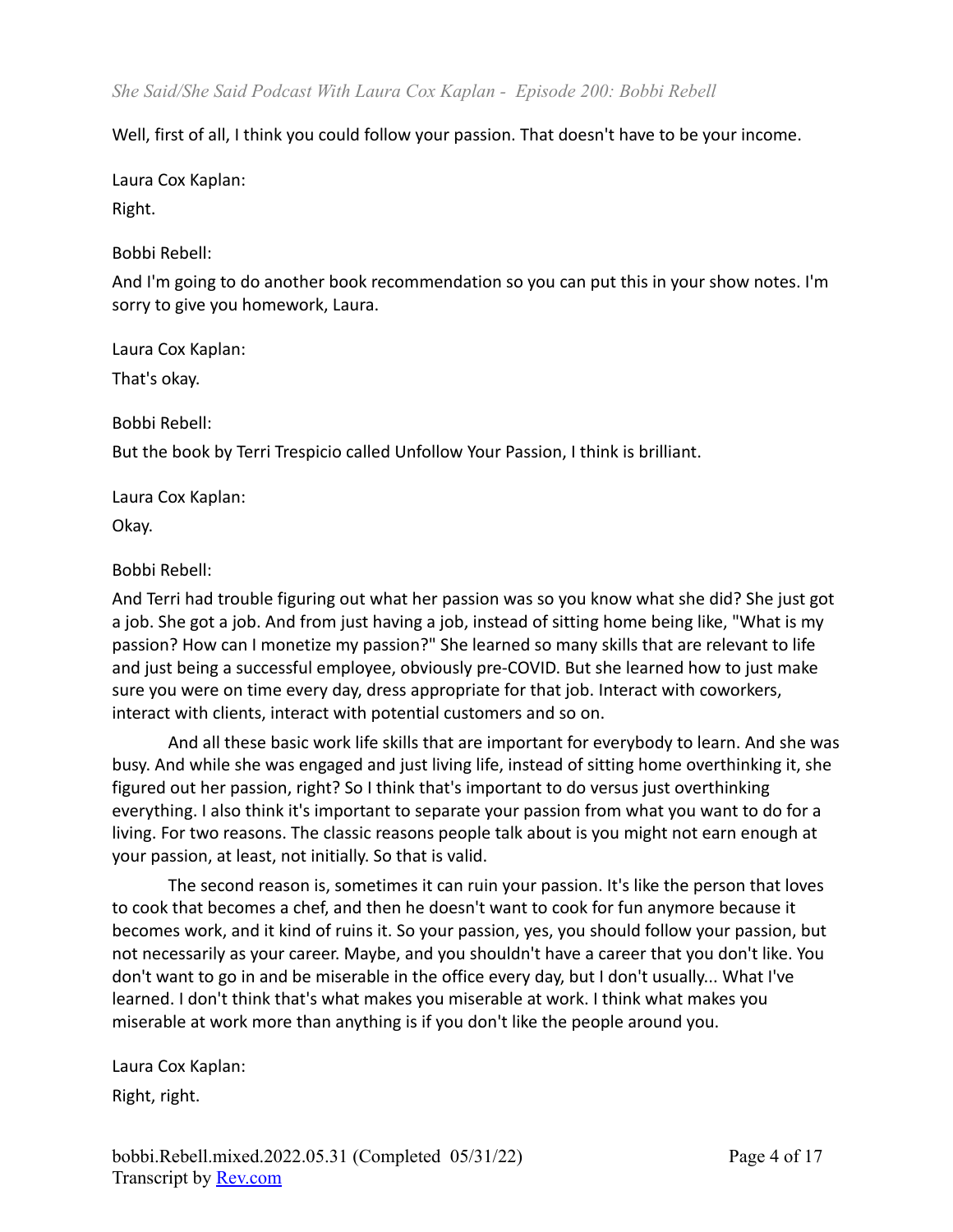### Bobbi Rebell:

No one talks enough about this. You spend so much time with this work family, virtual or otherwise, if you don't want to be around these people and that's not something you can really control, sadly, in many cases, unless you're the boss, you've got problems because you're spending way too much time with it, right?

Laura Cox Kaplan: Yeah.

Bobbi Rebell:

If you don't like the way your boss talks to you or if you don't like the way that your subordinates are executing different projects, that's going to cause a lot more aggregation, no matter what the profession is, right?

Laura Cox Kaplan:

Yeah, absolutely.

Bobbi Rebell:

Because you're going to be covering for the person below you. It's a mess. So we overemphasize this passion. Everyone should follow their passion in life, but that is separate from what you do for income.

Laura Cox Kaplan:

I love that.

Bobbi Rebell:

It could sometimes be the same, but generally why do we equate passion with income producing work?

Laura Cox Kaplan:

Yeah.

Bobbi Rebell:

Right? It's tricky though. Because I'm someone that's hypocritical here because I did follow my passion, but I was able to earn a living at it at least so far. And I do have a lot of passions that I... We talked about golf before we started a recording. So I do have passions that I certainly am never going to be able to monetize, but it does get to be tricky. And I'll tell you candidly, one of my mistakes and I learned this from Terri who her book only came out less than a year ago, so I didn't have her book when I was making my decisions, unfortunately Terri, but a lot of things that used to be fun maybe became not so much fun because they were my job.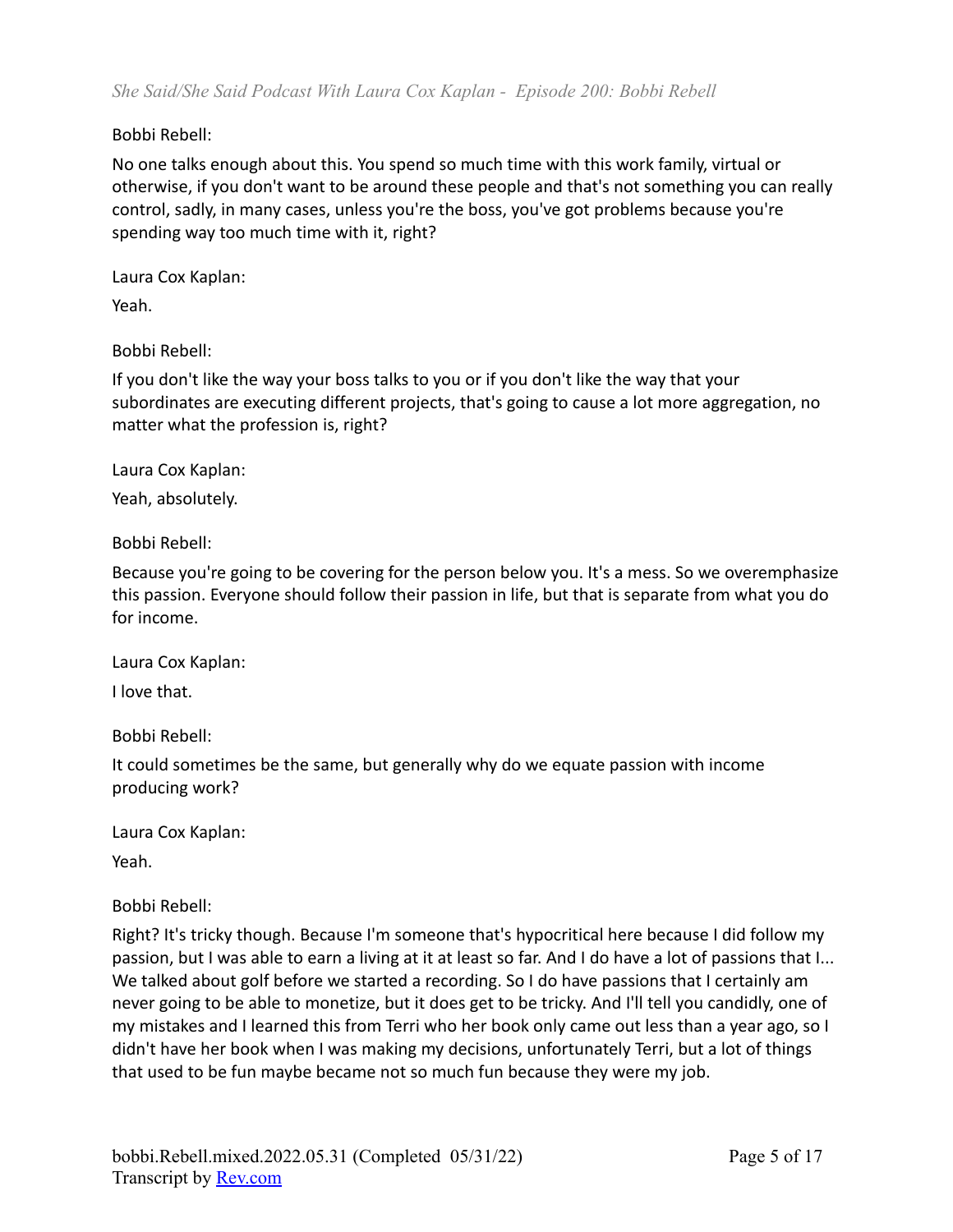Right, right.

### Bobbi Rebell:

So I've made mistakes. Many, many mistakes, so many mistakes.

#### Laura Cox Kaplan:

If you had to identify the biggest one from a personal finance standpoint, what would that be, if you're comfortable sharing?

### Bobbi Rebell:

From a general personal finance or a career personal finance?

### Laura Cox Kaplan:

Either one. The one that maybe sticks out in your mind that said, "This is really the one that maybe was the biggest one, and I learned the most from."

### Bobbi Rebell:

I'm going to think carefully about this because I am going to choose a personal one that came into my career. And that is, I was married briefly in my 20s. They call it sort of a starter marriage. There were not children involved, but I think that I held back my career for that husband. And I do regret that. I'm very happy I divorced him. And right when I divorced him is when I got the much bigger job at Reuters and got on camera.

But he had been very derogatory towards my work. He used to say that I was a parrot. He would say I was a parrot. My only skill was reading the teleprompter like a parrot as if I didn't understand what I was reading. And by the way, it is a skill to read a teleprompter.

Laura Cox Kaplan:

Of course it is.

Bobbi Rebell:

But that doesn't have anything to do with not understanding what you're reading, especially when I wrote it.

Laura Cox Kaplan:

Right.

# Bobbi Rebell:

I always wrote my own scripts. So he was very derogatory and really took my confidence away from me in my career. So the biggest mistake was staying married to him for only three years, but still the three years, and marrying him obviously in the first place. And the best decision I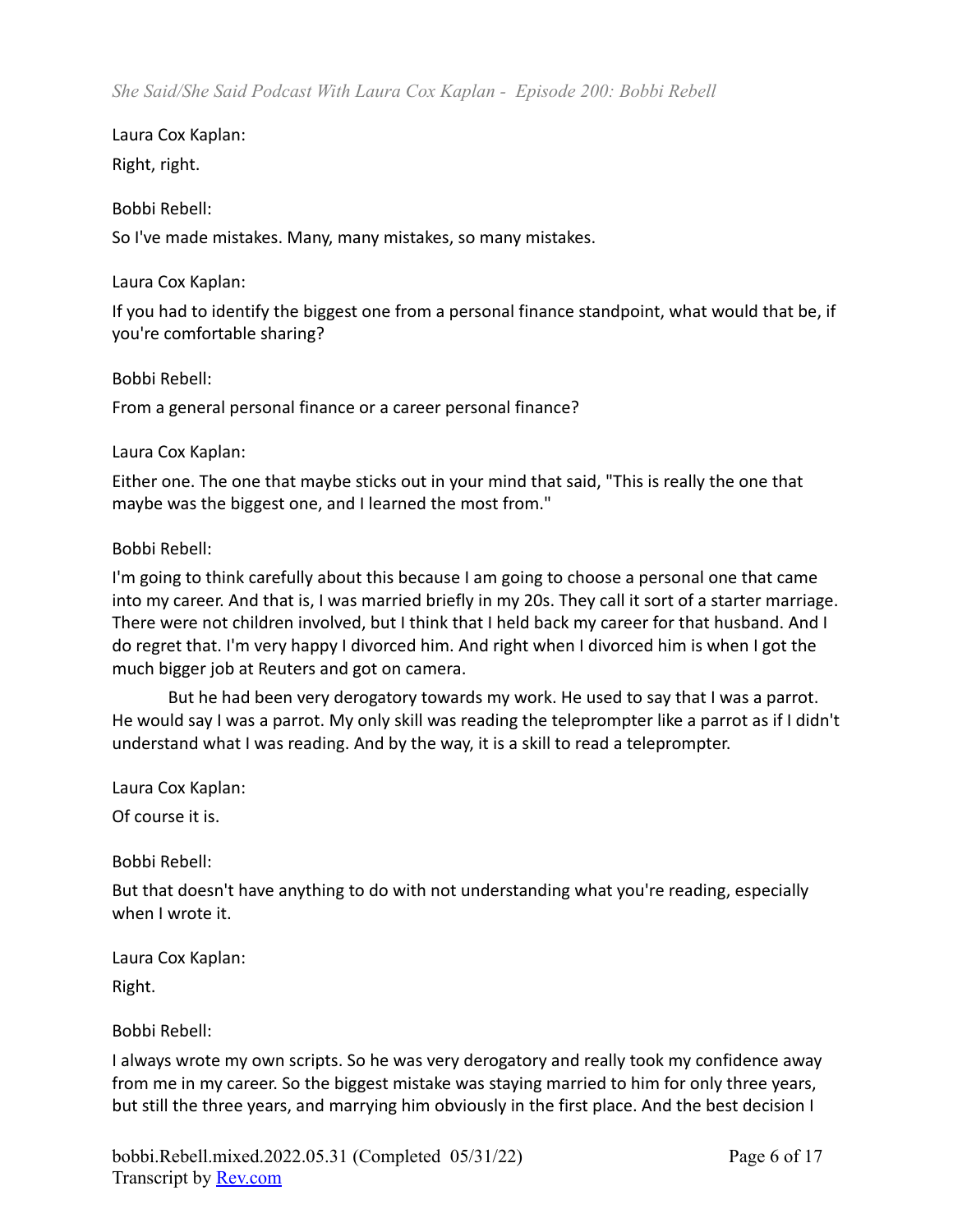made obviously was divorcing him. And after I did that, I was really able to flourish in my career. That has nothing to do necessarily with why I divorced him, there's many other reasons. And the fact that I have a husband now that's incredibly supportive, even though he continues to earn more money than I do, he jokes about wanting to be a kept man.

And he is always cheering me on with my career. And so that's been really good. And I think that we should talk more about the choices of the people that we surround ourselves with, whether it is a spouse that you were formally... That you were legally married to or a partner or just your friends around you, the people around you can have an enormous effect on how successful you are in your career and how you perceive success because there's many people that are successful, that don't feel it because the people them are not giving them that support. And we don't really talk enough about the impact of who we surround ourselves with in our lives and how that impacts our courage to ask for a raise.

Our confidence to ask for that promotion, and so on. My ex-husband really took so much of that away from me, and I didn't believe that I could succeed. And it's my forever husband that has given me so much support, that really helped me move to next levels and have the courage to sort of jump off the corporate rat race, whatever you want to call it and start my own thing.

And his support, but not just his support saying, "Okay, I'll keep my corporate job while you do your thing, and we'll hope it goes well," but also emotional support and just believing in me that I could do it.

# Laura Cox Kaplan:

I love that. That's such great perspective. And in fact it's a great segue to kind of my next question, which is about marriage and when to have those challenging conversations before you marry someone, and how really setting expectations around your personal finances should almost be incorporated into your vows. I vow that I will be whatever, but maybe talk about that. I know there's a great story that you include again in your first book, to remind you of that, that Sallie Krawcheck tells. It really did change her whole perspective around how she thought about personal finance, but maybe give us some perspective, Bobbi, on your best advice for before you get married and how to have that, what can be a really awkward conversation or set up conversations about money and finance with your intended?

#### Bobbi Rebell:

And first of all, thank you for mentioning Sallie Krawcheck. So she's one of those people that I reached out to, and I was shocked and thrilled that she responded so graciously, and was in the book. And she has her own book that you can also put in the show notes. It is important to have those conversations before you get married, but marriage has so many unexpected twists and terms that it's also important to remember that you're going to have those conversations during, and your perspectives may change. Sometimes you get married and you're both sort of spendy spendy, because you don't have dependents.

Laura Cox Kaplan: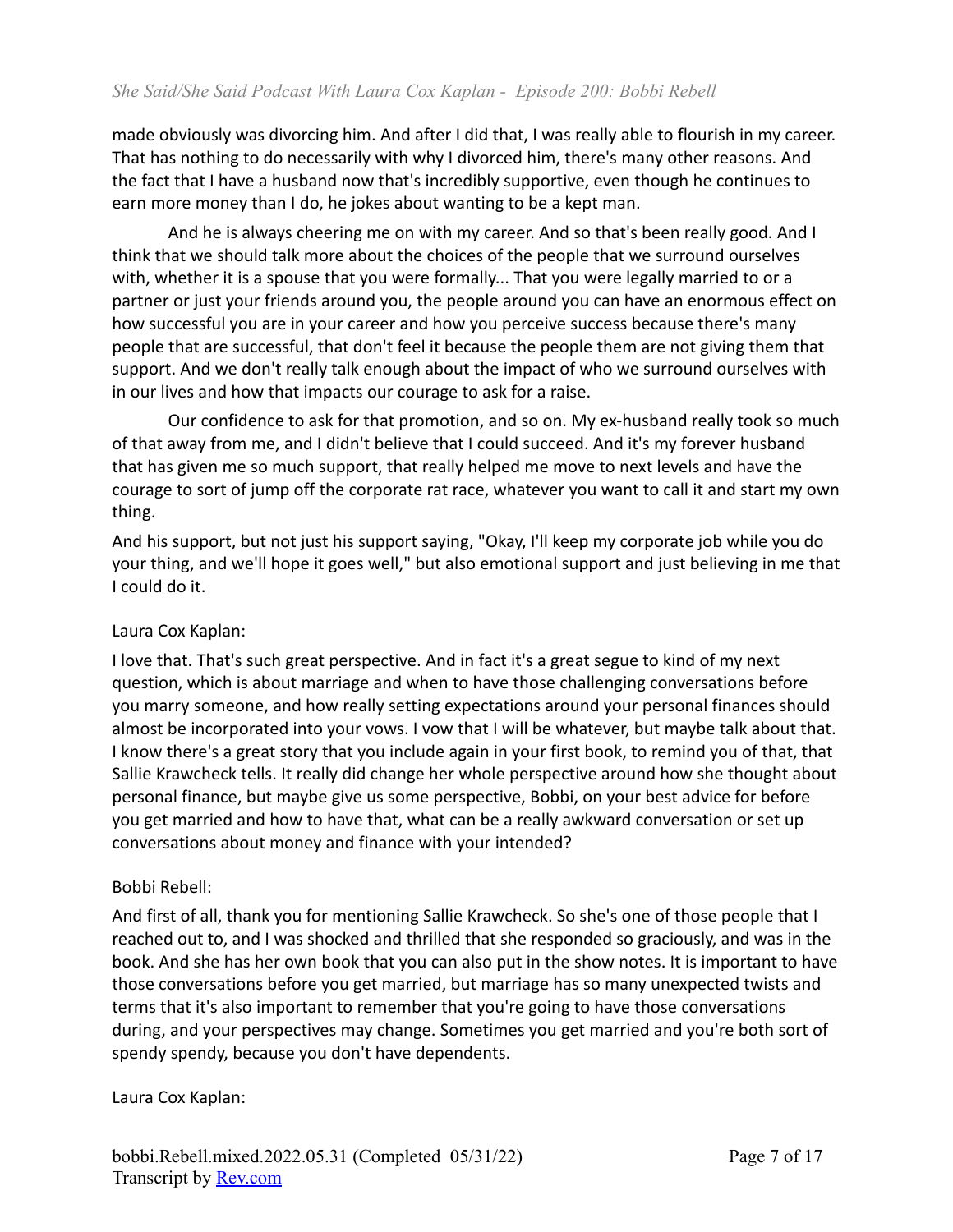Right.

# Bobbi Rebell:

And so you don't really have to be that careful with money and you can do a lot of things that are just for fun and for choice. And there aren't consequences. And then you kind of both have to grow up because you do have dependents and you do have responsibilities and you do have different expenses that come up as you go through life.

So you should have more of a conversation about your values and your very big picture goals and the kind of life you want to lead. And you can have those discussions by giving examples that are real to you at the time, because you can't predict everything and that's always true. And people may be reactive to different things that happen in life and you can't always anticipate all of those things.

# Laura Cox Kaplan:

Sure, sure. Is there maybe a set of, I don't know, some best practices, again, recognizing that you can't predict everything that's going to happen, but just in terms of level setting, before you say I do, what are the ground rules? Is there sort of basic information that you should know about your intended and vice versa?

# Bobbi Rebell:

You should know what their debt is. You should know their feeling about credit cards. You should know their priorities in terms of their spending. I have a husband that, he is so mindful of every penny when it comes to certain things, but when it comes to... He just loves to go food shopping and loves his gourmet foods. He's not going to not get a certain food he wants because it's ticked up in price, but he'll be aware that it's ticked up in price.

# Bobbi Rebell:

So it's sort of just making sure you're on the same page in terms of your general values and those kinds of things, because there will be things that you may feel are worth a splurge and they don't. And you also have to understand that you have to compromise. And compromise doesn't always mean one person spends less. People talk about compromise and they say, "Oh, well you have to get with a program." And it's almost like the one who's sort of better with money is always right. And the person that's the spendy one is always right. Sometimes it's the reverse. I've been accused of irrational frugality, basically not doing things because I'm so afraid to spend money.

And I'm always looking at the big picture and our total net worth and this and that. And we have to remember to live our lives also. And there's a reason why you've saved. There's a reason why you're being disciplined and so on. And also understand that there are going to be things that happened in life, and this is really hard, that were nobody's fault. I mean, look, there are people who had two careers that they thought were unrelated. And so they thought, "Well, if one career goes down, the other one will support," and during the pandemic, they both went down. That is no one's fault.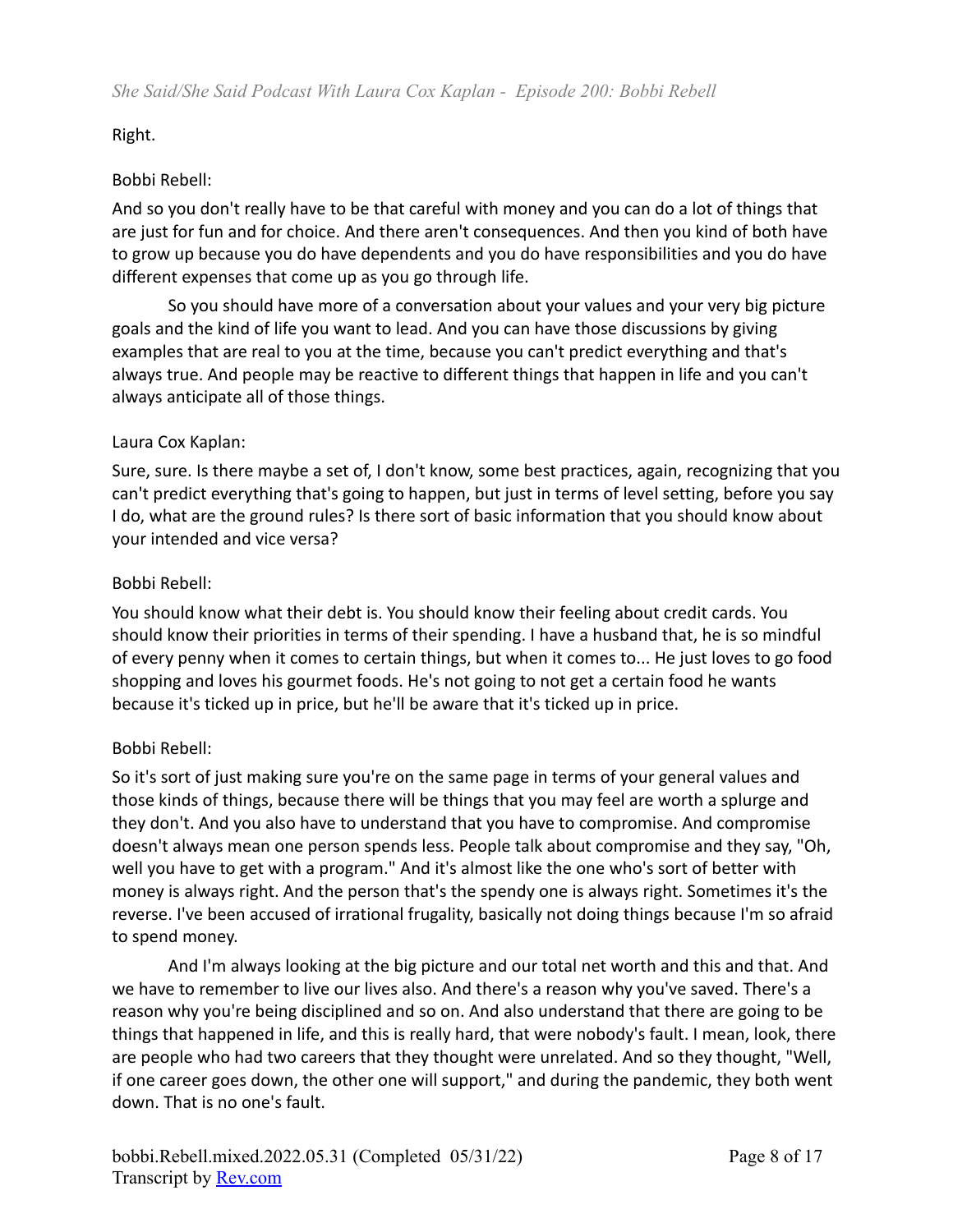Right.

Bobbi Rebell:

And it's really important to detach from the blame, because things will go wrong in a marriage financially. You will find yourself with tough decisions to make. And the important thing is to not let the money get between the two of you to figure it out. And sometimes it might be going on a five year plan to pay off this debt, and understanding that whatever it may be, but sometimes things just stink and it's nobody's fault. Sometimes it is someone's fault and you have to forgive them, right?

Laura Cox Kaplan:

Yeah.

### Bobbi Rebell:

So you just have to kind of decide, do you want to fight for your marriage or do you want to fight over the money?

### Laura Cox Kaplan:

Absolutely. Let's talk about, for a minute, the relationship between confidence and personal finance. You sort of touched on this a moment ago, as you were talking about your first marriage and while it wasn't sort of specifically related to personal finance, sort of this broader idea of how we feel about ourselves when we have our financial house in order. Maybe talk a little bit about sort of the psychological piece of money and personal finance.

# Bobbi Rebell:

It is a cloud over you when you feel like you are not in control of your money. And we don't talk about that openly. We hide it from our friends. And I'm not going to say let's all talk about our money and lay our cards out there with our friends, because that's not always appropriate. And I don't think that everyone needs to be transparent. I think you do what's right for you. But the reality is, many of us hide behind pretending that everything's okay, and then you feel like you're the only one that is watching their money.

I did something kind of radical this weekend. We belong to a golf club and we went to... There's barbecue every night of a Memorial Day weekend. And we went with our family one night and then I decided not to go the second night because for us to go, it was a certain amount of money, times it would've been six people. And my friends at the pool were like, "Oh, are you coming to the barbecue tonight?"

And I said, "No, we're not going to go because we went last night," and we're a family of six and it was a huge amount of money per person. And I was like, "No, it's not worth spending. We're just not going to. We already did it. We did it one night. We're not going to do it every night." And I just kind of... I didn't say we didn't have the money, we could've done it.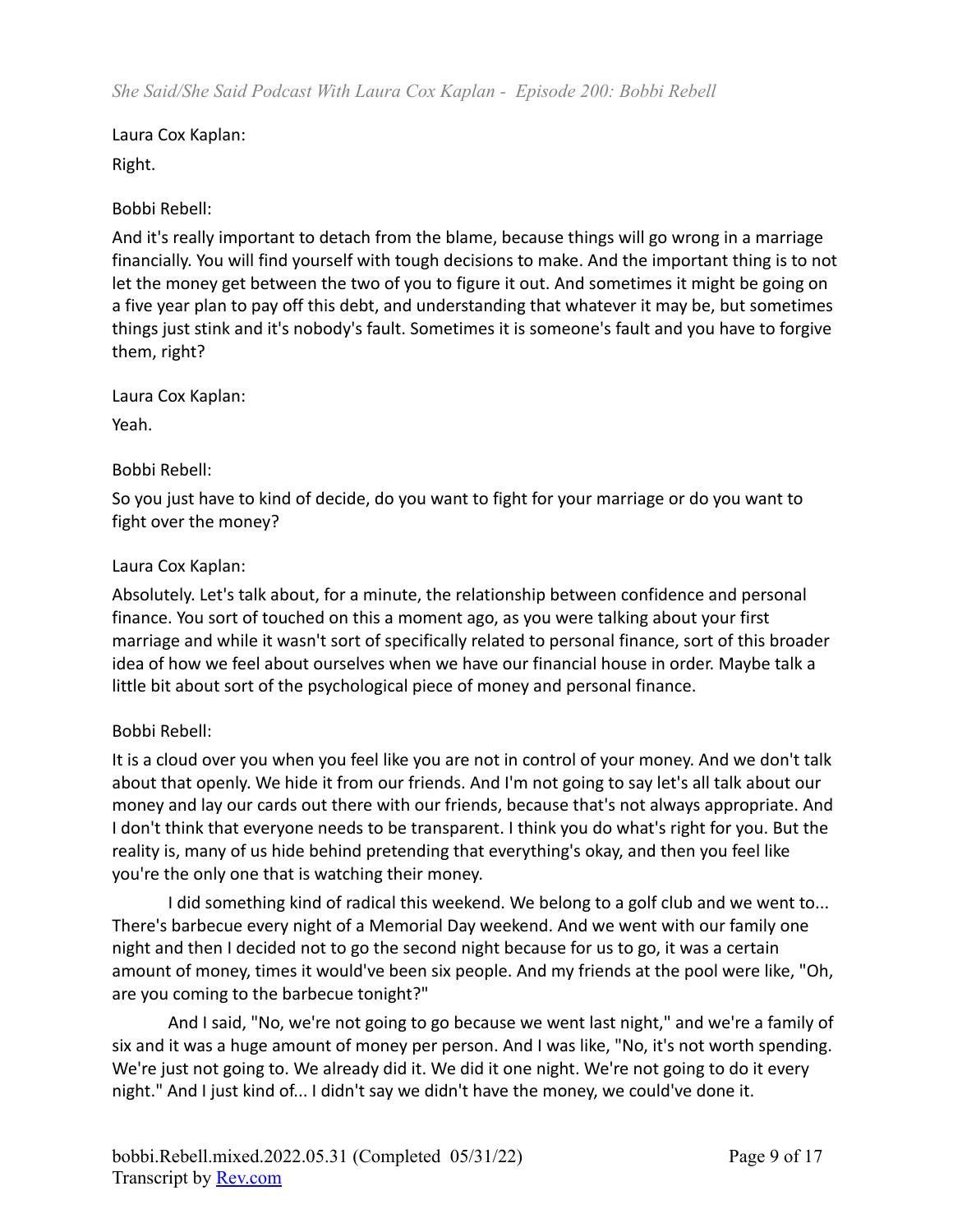Right.

Bobbi Rebell:

But I just kind of said, "I kind of feel like it's a lot. And there's a lot of food and we're watching our weight, and we're trying to eat healthy." And we had the exact same barbecue the previous night. And I said, "It's a lot, it's one thing if it's just my husband but we were six people." And they were like, "Yeah, it does add up." I sort of got all the support. It is a lot times a big family to go to these dinners and the buffets and it adds up.

Laura Cox Kaplan:

Yeah.

Bobbi Rebell:

And it doesn't mean you don't have the money. It just means like, "No, we're going to go home and have a burger tonight. We don't have to have the big feast every night with our whole entire big family. It's okay." And so I think talking about money in that context is fine. Personally, for me, I don't think you need to tell everyone what your credit score is or how much debt you have. That's your business.

Laura Cox Kaplan:

Right. And who's interested truly?

Bobbi Rebell:

Exactly. And I think that people say, "Oh, let's all be more transparent with our salaries." Well, maybe I don't want to be. Maybe I feel really good about it, I don't want my friends to feel bad. Maybe I feel bad about it. I don't want them to know that I took this client for so little money because I thought it would look good on my website to have that branding on there, whatever it may be. You don't have to do that. I think it's really helpful if, in the right context, you share it with your peers to help all of us, make sure that we're pricing ourselves correctly, things like that.

But I don't think that we have to sort of be so transparent. There's a reason that people are uncomfortable talking about money. And if you're uncomfortable talking about money, then don't talk about money with people that don't need to know your business. Talk about it with your spouse, with the people that have a stake in your finances, that's appropriate, but we don't have to be so open with it if it doesn't make us comfortable. If we're not comfortable with it, I should say.

Laura Cox Kaplan:

Yeah, yeah. Makes perfect sense.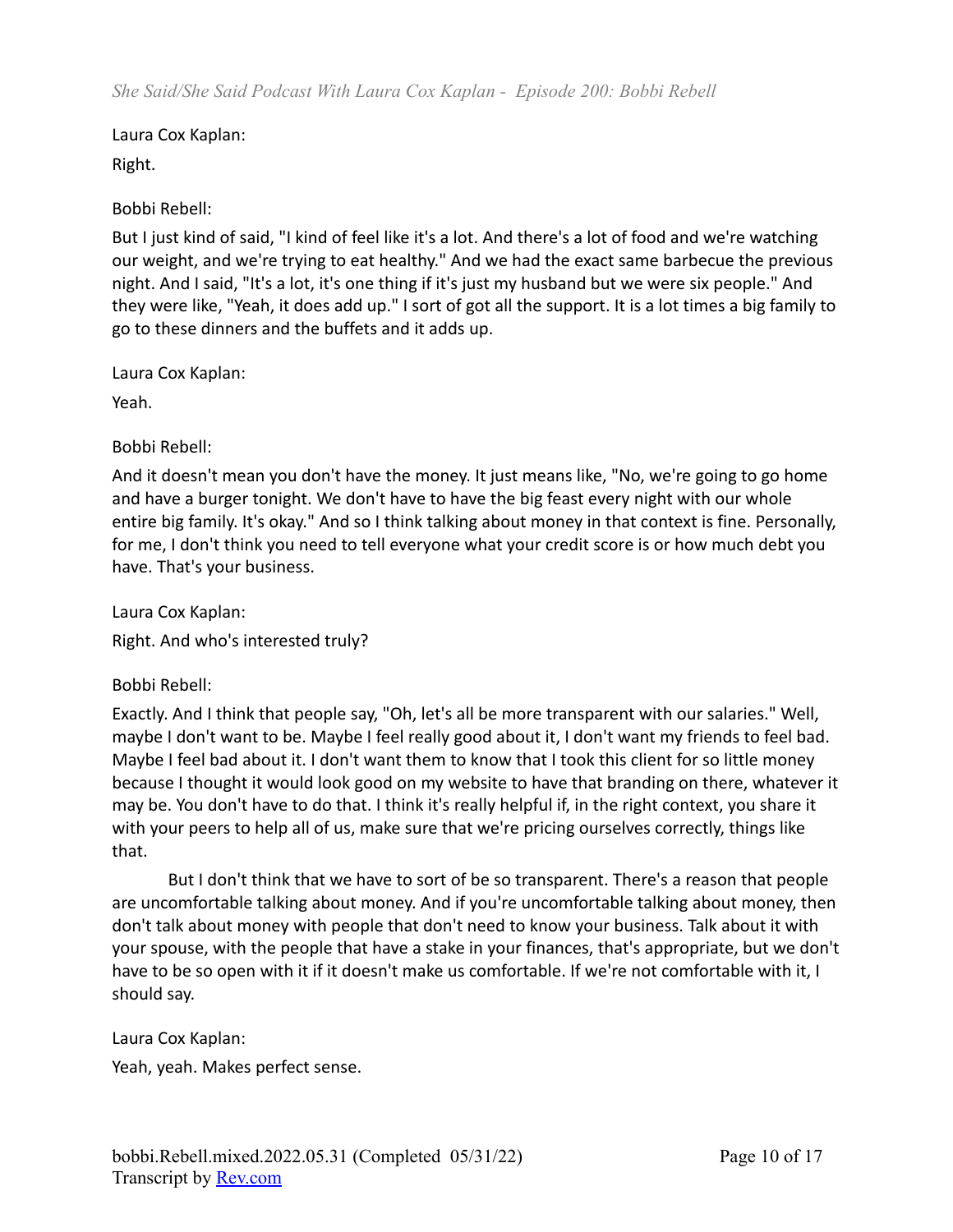#### Bobbi Rebell:

But in a social context, I feel like I gave a lot of my friends an out because they could say, "Yeah, we don't have to go every single night to the barbecue. We'll go sometimes, but sometimes we won't go and that's okay."

#### Laura Cox Kaplan:

Yeah, yeah. Makes sense, makes sense. Let's talk a bit about this concept of influence that I told you I would ask you about.

#### Bobbi Rebell:

And you asked about this a lot on your podcast. I'm a listener.

#### Laura Cox Kaplan:

You're so kind. This idea of influence and what it means to you. It can take different forms and sometimes people have an adverse reaction to influence because it's become about social media influencers and all of this, but it's really a bigger thing. Talk about what this concept of influence means to you as it relates to your work and your career now.

#### Bobbi Rebell:

Thank you so much for this question. And I have given this some thought, because I did know you were going to ask it. Writers write alone. I have the privilege of interviewing some incredible experts. So I'm interviewing them, but largely I spent a lot of the pandemic alone writing this book. And then recently, I put it out there, and it's been so interesting to hear how it has influenced people. And I see now the responsibility that comes with it. It's wonderful if it's positive. I hope it's been positive for most people.

The reaction has been incredibly kind and supportive, but I think it's important that as the world of influence grows and influences always existed, as you say so aptly. It's really just a question of different platforms, different formats, different people having the power of influence, I think. And now, what's interesting is we have so many micro influencers. And again, not just on social media, but in different ways. It's almost like we joke about the movie. What's the movie? Mean girls and it was based on Queen Bee, something like that.

Laura Cox Kaplan: Yeah.

Bobbi Rebell: A book called Queen Bee. More for your show notes.

Laura Cox Kaplan:

Queen Bees and Wannabees. [link in show notes]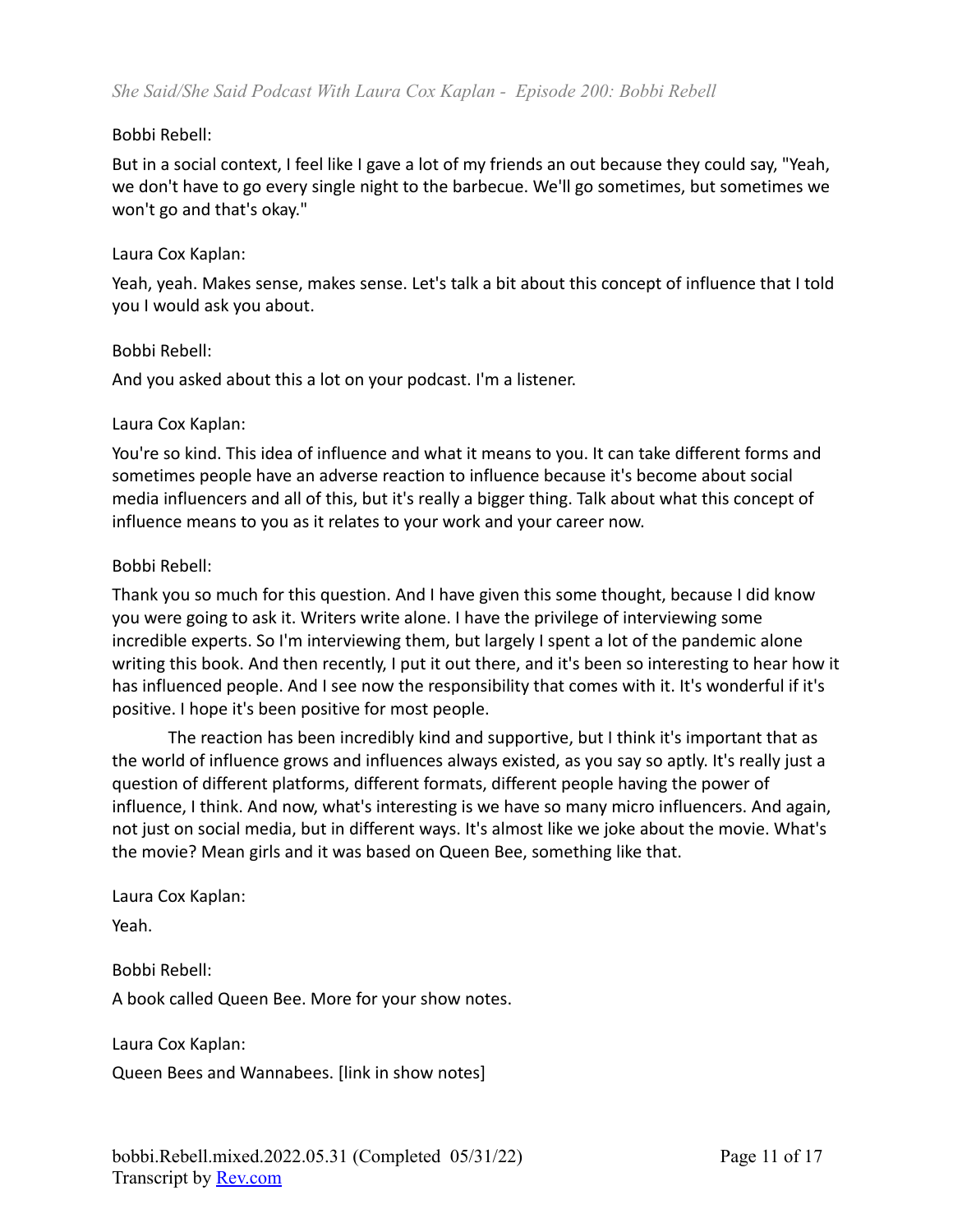*She Said/She Said Podcast With Laura Cox Kaplan - Episode 200: Bobbi Rebell*

Bobbi Rebell: More for your show notes.

Laura Cox Kaplan:

Right.

Bobbi Rebell:

But the queen bee in high school was an influencer. She just wasn't on social media in our age, but the most popular kid in school, they were the influencers. Okay. More for your show notes, there's a documentary about Abercrombie & Fitch. And it was fascinating because I grew up in this age where they would literally hire the most popular and best looking kids in the local schools to work at the stores.

Why? Because they felt these basically brand ambassadors would influence the less popular, less confident, less good looking kids to purchase the Abercrombie goods, which were pretty basic and overpriced.

Laura Cox Kaplan:

Right.

Bobbi Rebell:

And so Abercrombie & Fitch, and this documentary is fascinating. I forget what it was called, maybe White Hot, something like that.

Laura Cox Kaplan:

Okay.

Bobbi Rebell:

Was fascinating in that it basically built a brand on influencers before social media.

Laura Cox Kaplan:

That's fascinating. Okay. I'm going to have to include that and I'm going to check out the documentary. I've not seen it. And it sounds amazing.

Bobbi Rebell: Impressing though.

Laura Cox Kaplan: Yeah.

Bobbi Rebell: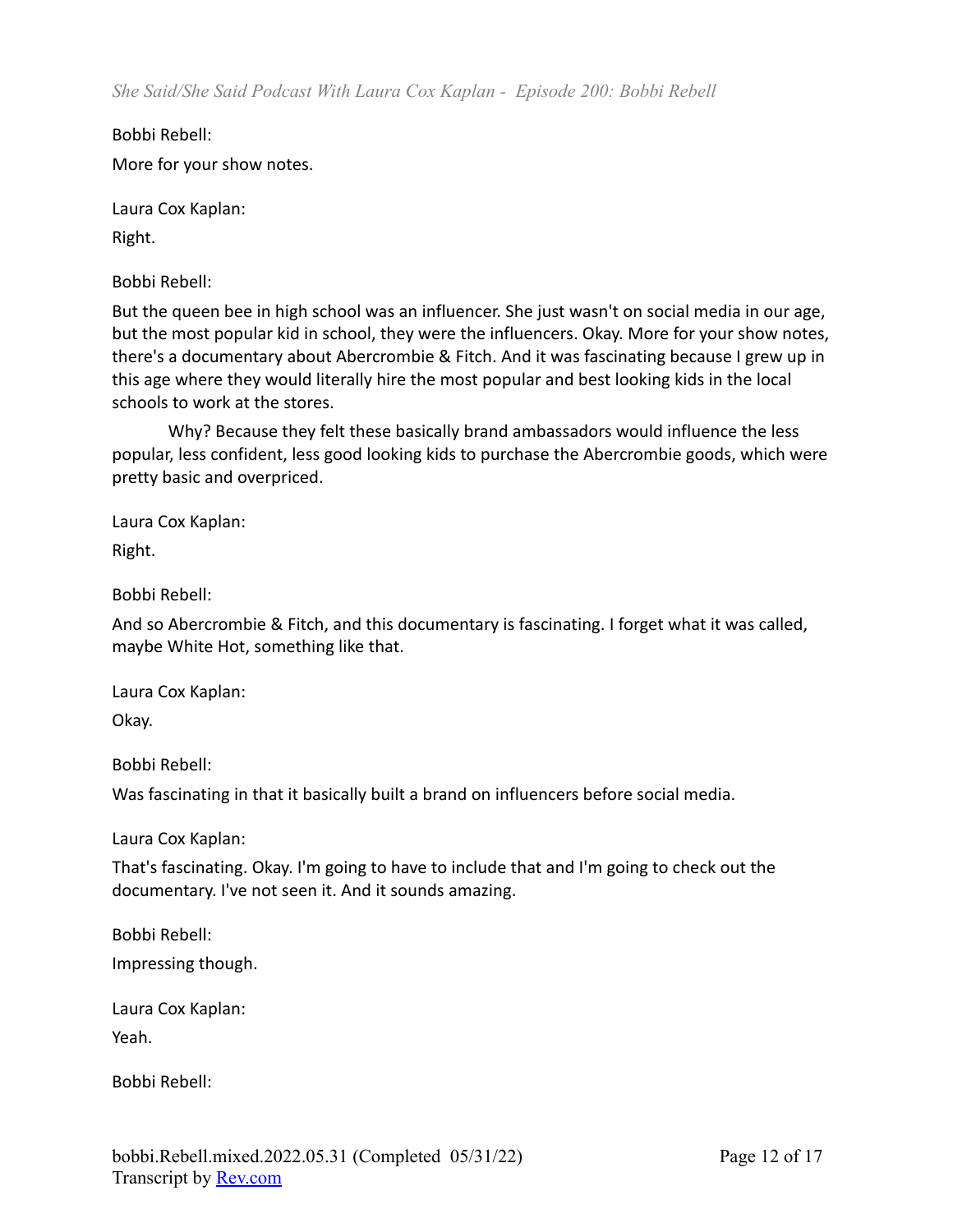### We all fell for it.

#### Laura Cox Kaplan:

Yeah. Well it's so fascinating though, because you sort of know... I mean, once you hear that, it's like, "Oh yeah, that makes perfect sense." And it's kind of brilliant in its simplicity, but really, really interesting. I'd love to know, Bobbi, because we haven't talked about this, what made you pursue personal finance or how did you... What was it about this that so attracted you originally? How did you grow up?

### Bobbi Rebell:

My father was a Wall Street guy and he was originally a researcher in the energy field. And then he moved into investment banking. And eventually, he worked for a large company helping run their subsidiaries. And so I had been very interested in storytelling and the news, and my father really wanted me to work on Wall Street. And so it was sort of a compromise that I did an internship at CNN Business News because it was news, but it was business news. So I would learn about Wall Street with the idea potentially.

And my father sees this very differently. He says he didn't mandate this, but he did certainly suggest it at the very least, that I would then be interested in working on Wall Street. So it was sort of a compromised job, and I really did love it. In fact, I went in CNN, they had too many interns that summer and we were not paid. And so really you were there just to make connections and get experience. And there were too many interns. We didn't even have enough seats. You couldn't even sit down. You would just walk around asking to help people, and see who... You could basically try to get a mentor.

Laura Cox Kaplan:

Right.

# Bobbi Rebell:

That's what you had to do. And so I realized, when I would go in the mornings, I saw people leaving. And I realized these are people that are there overnight, and they didn't really have the interns. And so I asked, "Can I come in on the overnights? Will you provide a car service for me? And then I could work on the overnights and help the people that were working on the shows that came on at 6:00 and 7:00 in the morning." And they said, okay, so I got a car from CNN, and they would pick me up. And I was able to work for people like Stuart Varney, Maria Bartiromo, and write scripts for them for the morning shows and gain experience that way. So I think that was very key to my understanding how to network and how to get people to support you.

Laura Cox Kaplan:

Yeah. And really find-

Bobbi Rebell: And to get experience.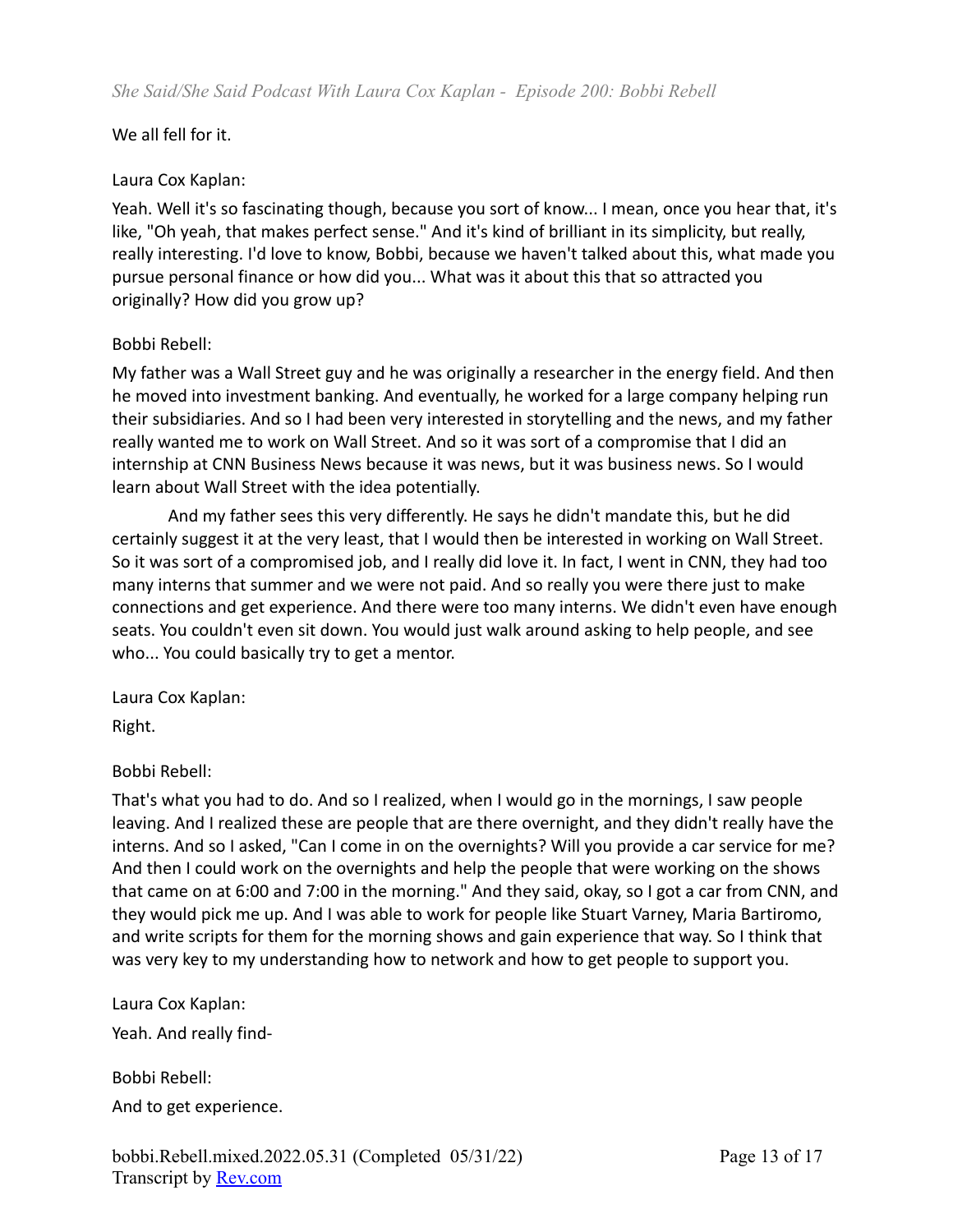And finding a need, right? Something that you knew you could do, finding a need, and really filling in there. Because it was so competitive, as you just pointed out. Having a room full of interns. Obviously everybody's got probably the same basic knowledge.

#### Bobbi Rebell:

Oh, yeah.

#### Laura Cox Kaplan:

So finally finding that area. Maybe just one more question. If you could go back and give maybe 22 year old Bobbi a single piece of advice, what would you tell her? Financial or otherwise, I should say.

#### Bobbi Rebell:

I would say don't be in such a rush to succeed. Don't forget to live your life while you're living your life. And it wasn't culturally as supported as it is now. I regret not taking a year off on purpose to maybe travel or just do something else. I think that at the time, it was expected that you would go right into your career. And I was afraid I would miss something if I traveled. I didn't get my job at CNBC until August after graduation. And so in theory, I could have traveled, but I couldn't because I was busy waiting for the phone to ring.

So I was so anxious to start my career right away, afraid that I would miss out. Because at the time, it sort of, if you started a year late, they would be hiring the kids getting out of college the next year and you would be passed over. And that was largely actually true. It wasn't just in my head, it was true. So we didn't have the opportunity or I didn't choose to. Some people still did take a year off, but it wasn't viewed as a positive in the same way that it is now.

And so I wish I had taken some time in my early 20s to not necessarily work. Maybe I would've worked in my future career. I think that you always want a kid to be earning money, but I wish I had done something like travel or just do something else that wasn't as career driven in my early 20s, and not be in such a rush to move into your forever career.

#### Laura Cox Kaplan:

Yeah. That's great advice. Really great advice. Bobbi, it's been such a pleasure. I really loved having a chance to chat with you and to talk about these two amazing books.

#### Bobbi Rebell:

Thank you so much. And thank you to anyone that has purchased my book. It's very meaningful to me. And so thank you to you for that. Thank you for having me on.

Thank you to anyone out there that buys the book. Please let me know, do a social media post and tag me and let me know so that I can thank you. And if you have time, please leave a review on Amazon. It takes only a couple of minutes. I'm trying to get to 100 reviews,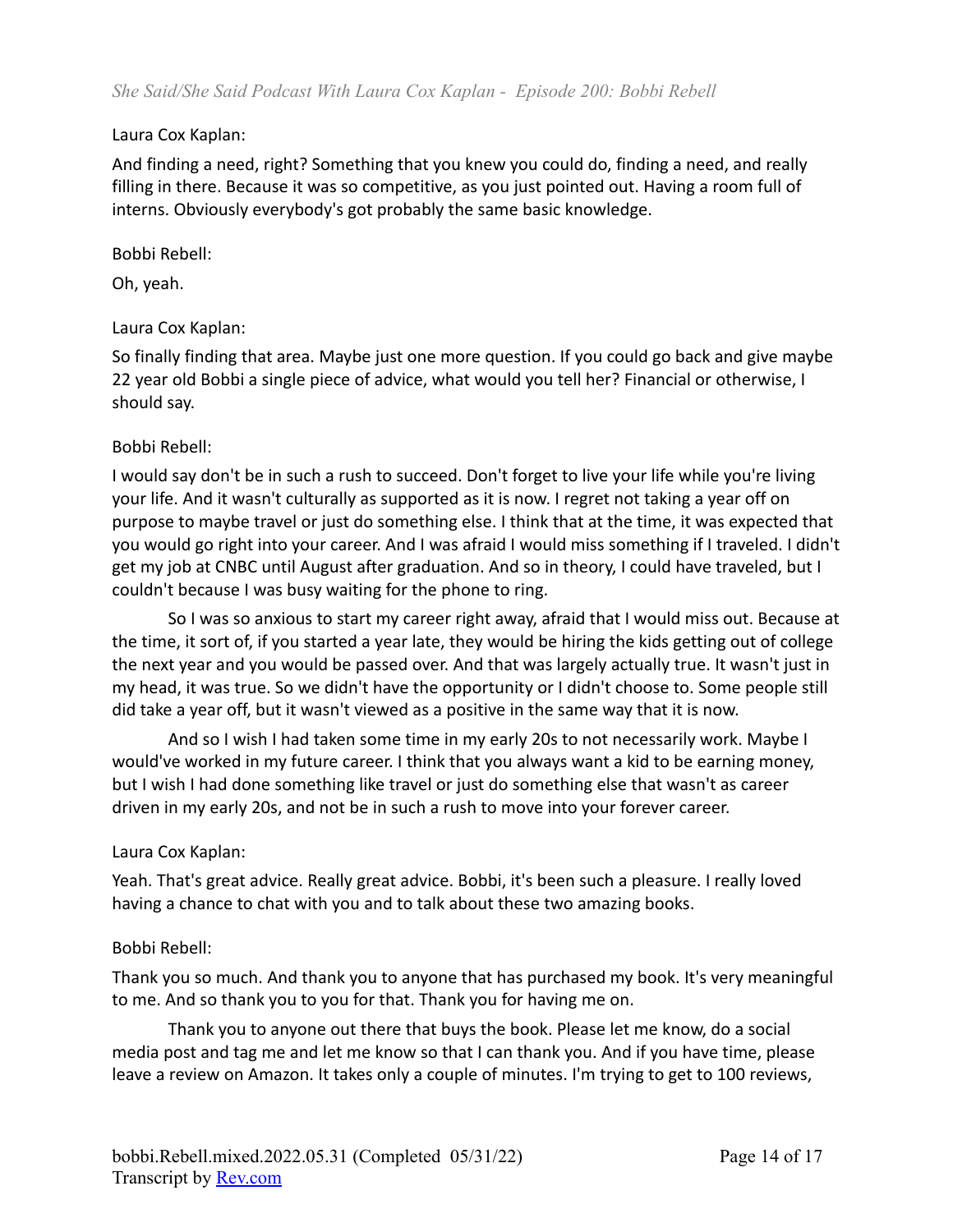hopefully by the time this airs I'll be there, so maybe make it 150, but I probably won't be at 100. It's hard to get people to do them. I don't know why.

Laura Cox Kaplan:

I know.

Bobbi Rebell:

It's really hard.

Laura Cox Kaplan: And if you're inclined-

Bobbi Rebell:

People are busy.

Laura Cox Kaplan:

Yeah, absolutely. If you're inclined to leave a review of the book, be sure and go over to iTunes and leave a review there as well.

Bobbi Rebell:

Yeah. [inaudible 00:52:57].

Laura Cox Kaplan:

And tell Bobbi and me how much you enjoyed the podcast, plus we should plug your podcast as well.

Bobbi Rebell:

Oh, thank you.

Laura Cox Kaplan:

You have a terrific podcast. Maybe talk for just a second about that before I let you go.

Bobbi Rebell:

Sure. The Money Tips For Financial Grownups Podcast is nearing 400 episodes. I am actually in the midst of reworking it. So it's going to be very different in the fall of 2022. So I'll tell you about that a little bit, Laura, but I'm going to be reworking it, but it focuses largely on advice for all stages of life. It is not just for young people. It's for all of us who are constantly striving to be the best financial grownups that we can be, and learning about personal finance, and maybe learning a little bit more about investing. The stock market has been very interesting lately. Cryptocurrency has been very interesting lately.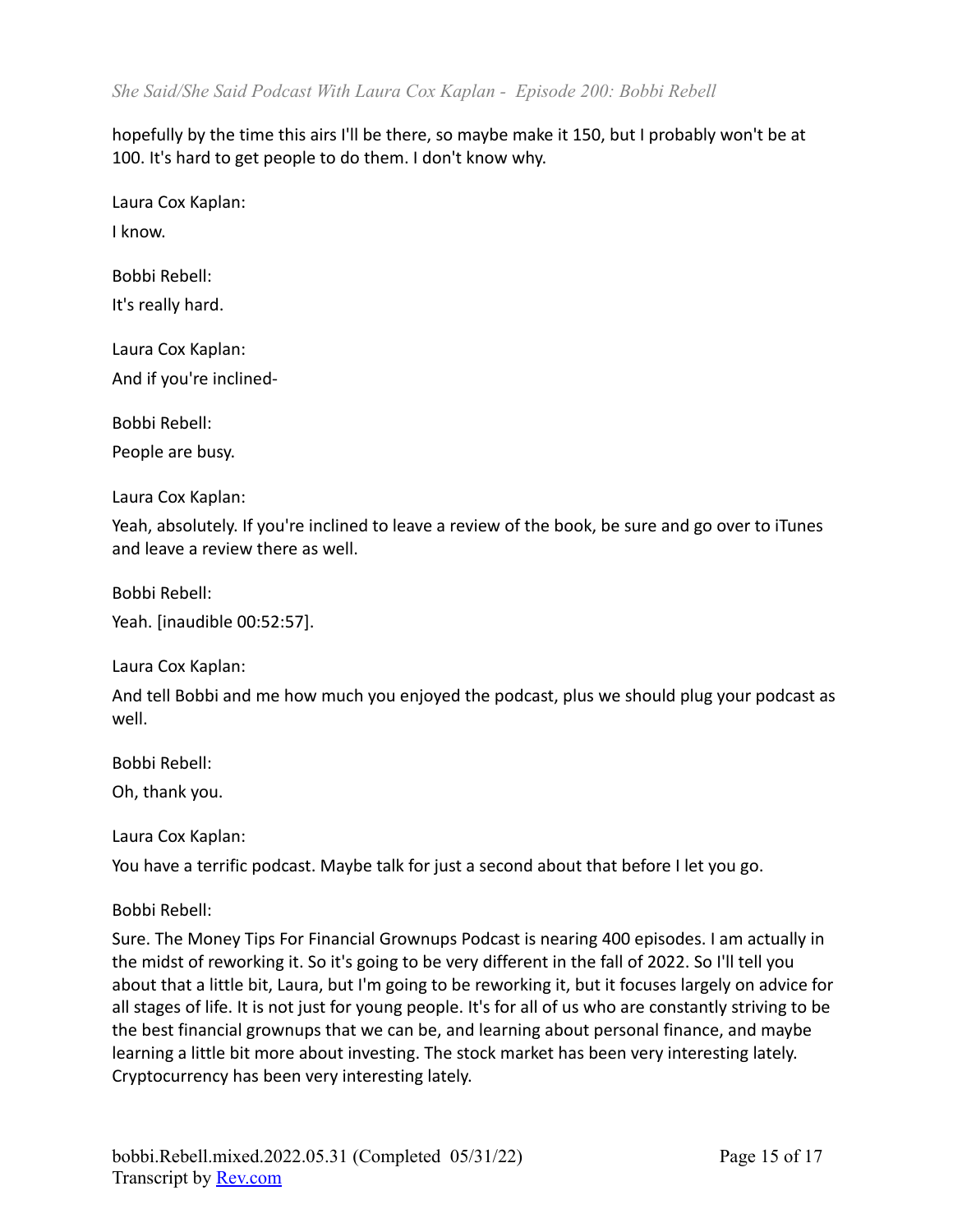Laura Cox Kaplan: Right.

# Bobbi Rebell:

NFTs have been very interesting lately. So that's a little teaser for what's coming in the fall, but please check out Money Tips For Financial Grownups. I've got a library of almost 400 episodes there, and I hope that you guys all enjoy it. And check out Grownup Gear too, by the way. If you're looking for presents for graduation or Mother's Day, Father's Day, birthday celebrations, engagements, all the life stages, I have really fun adulting merch, sweatshirts, T-shirts, mugs, and so on that made great gifts and used code grownup for 15% off your first purchase.

Grown up, 15% off your first purchase and follow me on all the socials, please. It's generally under my name. Just B-O-B-B-I R-E-B-E-L-L. The only difference is on Instagram, there's the number one. And especially TikTok, because I am experimenting with TikTok and I need all the love and support I can get.

#### Laura Cox Kaplan:

That is great.

Okay. You guys, lots and lots and lots of stuff that we've packed in the show notes for this episode. Bobbi's given me lots of homework, but you guys are going to love it because it will give not only all of these great tips, including the 15% off for Grownup Gear. So thank you Bobbi, for sharing that with us. Also her two terrific books, a link to her podcast, and a full transcript of the episode. So if you're not taking advantage of what we are providing in the show notes and the transcript, please do that. The best way to find that is on our website at shesaid/shesaidpodcast.com. Bobbi, thank you so much. Again, I really, really loved it.

# Bobbi Rebell:

Thank you so much for having me. This has been so wonderful.

#### **EPISODE CLOSE**

Hey friend,

I hope you enjoyed part two of my conversation with Bobbi Rebell. And I'd love to hear your thoughts on what resonated most with you.

For me, I think it was her thoughts about pursuing your passion v. your income and how those things may or may not be the same.

I'd love to hear what you thought of that.